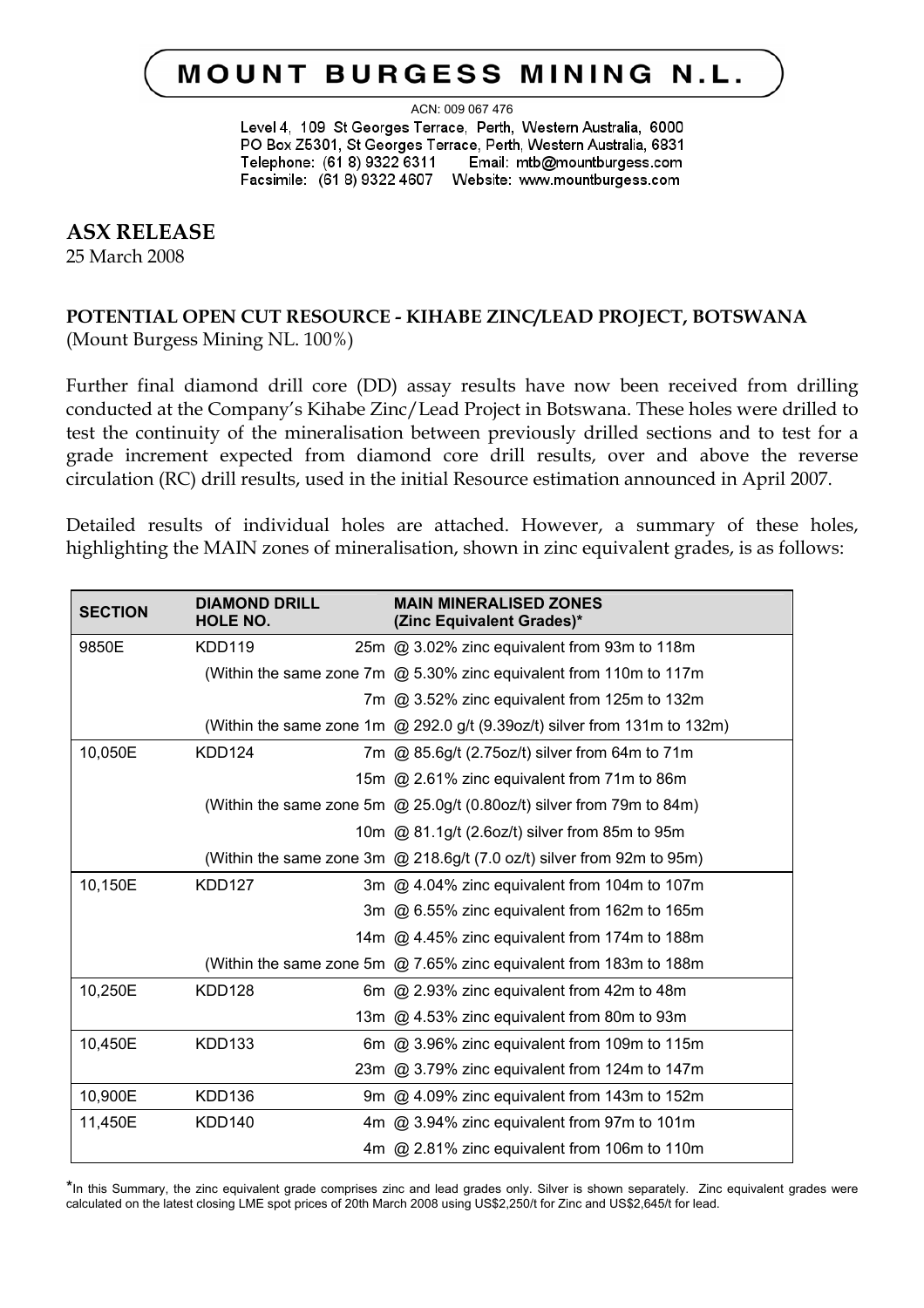# **Initial Resource Estimates**

The initial zinc, lead and silver Resources, based only on RC drill results were estimated by Ravensgate, independent consultants, in March 2007, applying a range of zinc equivalent low grade cuts, as follows:

| Zn Equivalent |            | Grade  |     |      |               | Metal   |        |           |
|---------------|------------|--------|-----|------|---------------|---------|--------|-----------|
| Lower Cut-Off | Tonnes     | Zn.    | Pb  | Ag/  | Zn equivalent | Zn.     | Pb     | Ag        |
| (%Zn equiv)   | $(t)$      | $(\%)$ | (%) | (gh) | (%)           | $(t)$   | $(t)$  | (oz)      |
| 0.6           | 15,913,700 | 1.5    | 0.6 | 8.1  | 2.0           | 241,980 | 91,120 | 4,168,840 |
| 0.8           | 14,205,100 | 1.7    | 0.6 | 8.8  | 2.1           | 234,880 | 84,260 | 4,020,750 |
| 1.0           | 12,901,400 | 1.8    | 0.6 | 9.4  | 2.2           | 226,540 | 79,470 | 3,894,920 |
| 1.2           | 11,606,600 | 1.9    | 0.6 | 10.1 | 2.4           | 215,430 | 75,220 | 3,756,610 |
| 1.4           | 10,285,800 | 2.0    | 0.7 | 10.9 | 2.5           | 201,610 | 70,740 | 3,592,190 |
| 1.6           | 8,947,500  | 2.1    | 0.7 | 11.8 | 2.7           | 185,060 | 66,240 | 3,396,200 |
| 1.8           | 7,705,500  | 2.2    | 0.8 | 12.8 | 2.8           | 167,770 | 61,430 | 3,174,030 |
| 2.0           | 6,519,700  | 2.3    | 0.9 | 13.9 | 3.0           | 149,500 | 56,100 | 2,915,640 |

#### **KIHABE INDICATED RESOURCE – Reported at various % Zn equivalent\* lower cut-offs**

#### **KIHABE INFERRED RESOURCE – Reported at various % Zn equivalent\* lower cut-offs**

| Zn Equivalent |         | Grade |                |                   |               | Metal |       |         |
|---------------|---------|-------|----------------|-------------------|---------------|-------|-------|---------|
| Lower Cut-Off | Tonnes  | Zn.   | P <sub>b</sub> | Ag                | Zn equivalent | Zn.   | Pb.   | Ag.     |
| (%Zn equiv)   | $(t)$   | $(*)$ | (%)            | (g <sub>A</sub> ) | (%)           | $(t)$ | $(t)$ | (oz)    |
| 0.6           | 883,600 | 1.1   | 0.3            | 3.8 <sub>2</sub>  | 1.3           | 9,310 | 2,940 | 106,920 |
| 0.8           | 690,500 | 1.2   | 0.3            | 4.0               | 1.5           | 8,490 | 2,200 | 88,130  |
| 1.0           | 547,200 | 1.4   | 0.3            | 4.3               | 1.6           | 7,560 | 1,680 | 75,330  |
| 1.2           | 414,200 | 1.6   | 0.3            | 4.7               | 1.8           | 6,520 | 1,070 | 62,840  |
| 1.4           | 310,000 | 1.7   | 0.3            | 5.0               | 2.0           | 5,360 | 840   | 49,420  |
| 1.6           | 244,000 | 1.8   | 0.3            | 5.2               | 2.1           | 4,490 | 710   | 41,080  |
| 1.8           | 154,200 | 2.0   | 0.4            | 5.8               | 2.3           | 3,100 | 560   | 28,810  |
| 2.0           | 111,700 | 2.1   | 0.4            | 6.4               | 2.5           | 2.380 | 460   | 22,830  |

\*Note in the above Resource estimates, "% zinc equivalent" was calculated as follows: 1.67% lead = 1% zinc, 75g/t silver = 1% zinc

# **Initial Combined Resource Estimate**

For preliminary planning purposes, the Company estimated an initial combined Resource from the above Resource summaries. This initial combined Resource estimate amounted to 11 million tonnes at a zinc equivalent grade of 2.5%, with 95% of the combined resource estimate within the indicated category. The following metal prices, current in March 2007, were used to calculate the zinc equivalent grade: Zinc US\$3,250/t, Lead US\$1950/t and Silver US\$1350/oz.

## **Observation**

**The overall average zinc equivalent grade for zinc and lead only of the above diamond drill core intersections, amounts to 3.67%. In contrast, the average zinc equivalent grade estimated from the RC drilling used for the initial Resource Estimate, including silver and copper was 2.5%. However, a revised Resource calculation will be necessary to determine any overall increment in Resource grade and tonnes. The Company plans to do this after the completion of the current Resource drilling programme.** 

## **Assaying Process**

Lead and silver values are determined by the process of XRF pressed pellet. Zinc values are determined initially by the process of XRF pressed pellet and secondly by ICP for any values in excess of 1% zinc.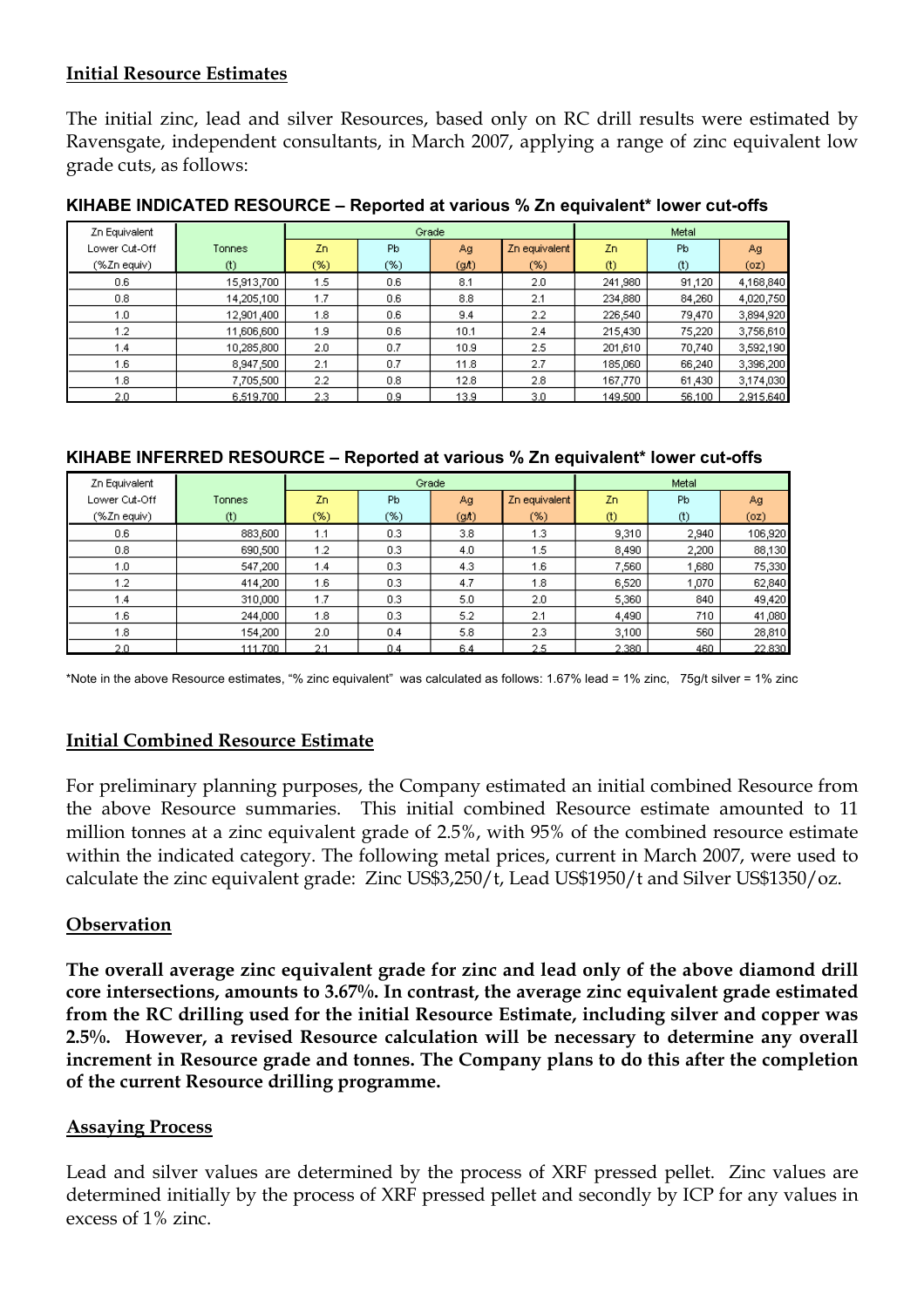## **Detailed Intersections of Individual Drill Holes**

#### **SECTION 9,850E**

**KDD 119** 9**,**850E/9,955N Dip -60 degrees, Azimuth 339 degrees This hole was drilled to test for continuity of mineralisation between Sections 9,800E and 9,900E.



## End of Hole 192m

#### **SECTION 10,050E**

**KDD 124** 10,050E/10,000N Dip -60 degrees, Azimuth 339 degrees This hole was drilled to test for continuity of mineralisation between Sections 10,000E and 10,100E.



End of Hole 171.7m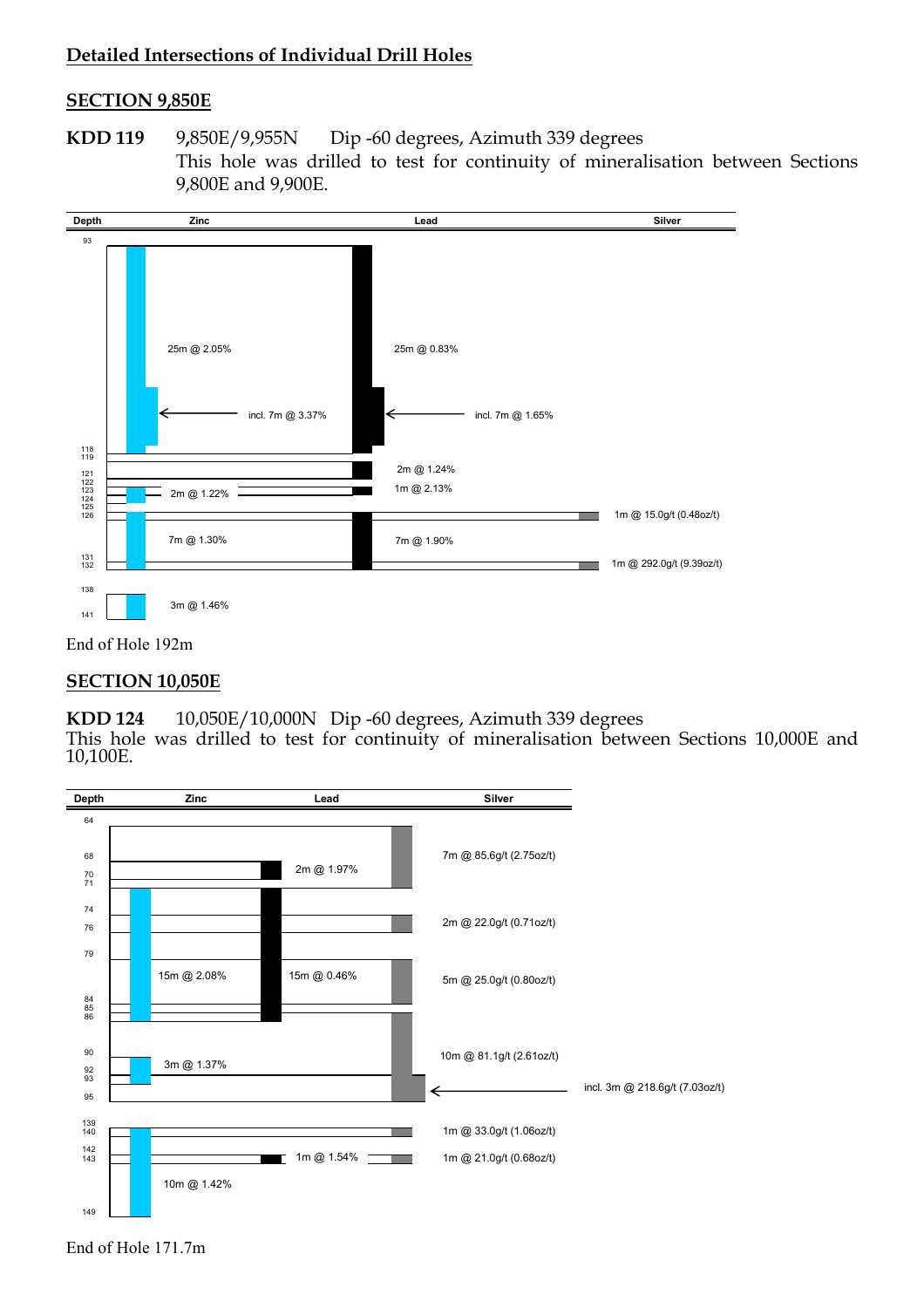#### **SECTION 10,150E**

**KDD 127** 10,152E/9,986N Dip -60 degrees, Azimuth 339 degrees This hole was drilled to test for continuity of mineralisation between Sections 10,100E and 10,200E.



End of Hole 208.5m

#### **SECTION 10,350E**

**KDD 128** 10,250E/10,000 N Dip 60 degrees, Azimuth 339 degrees This hole was drilled to test for continuity of mineralisation between Sections 10,300E and 10,400E.



End of Hole 165.4m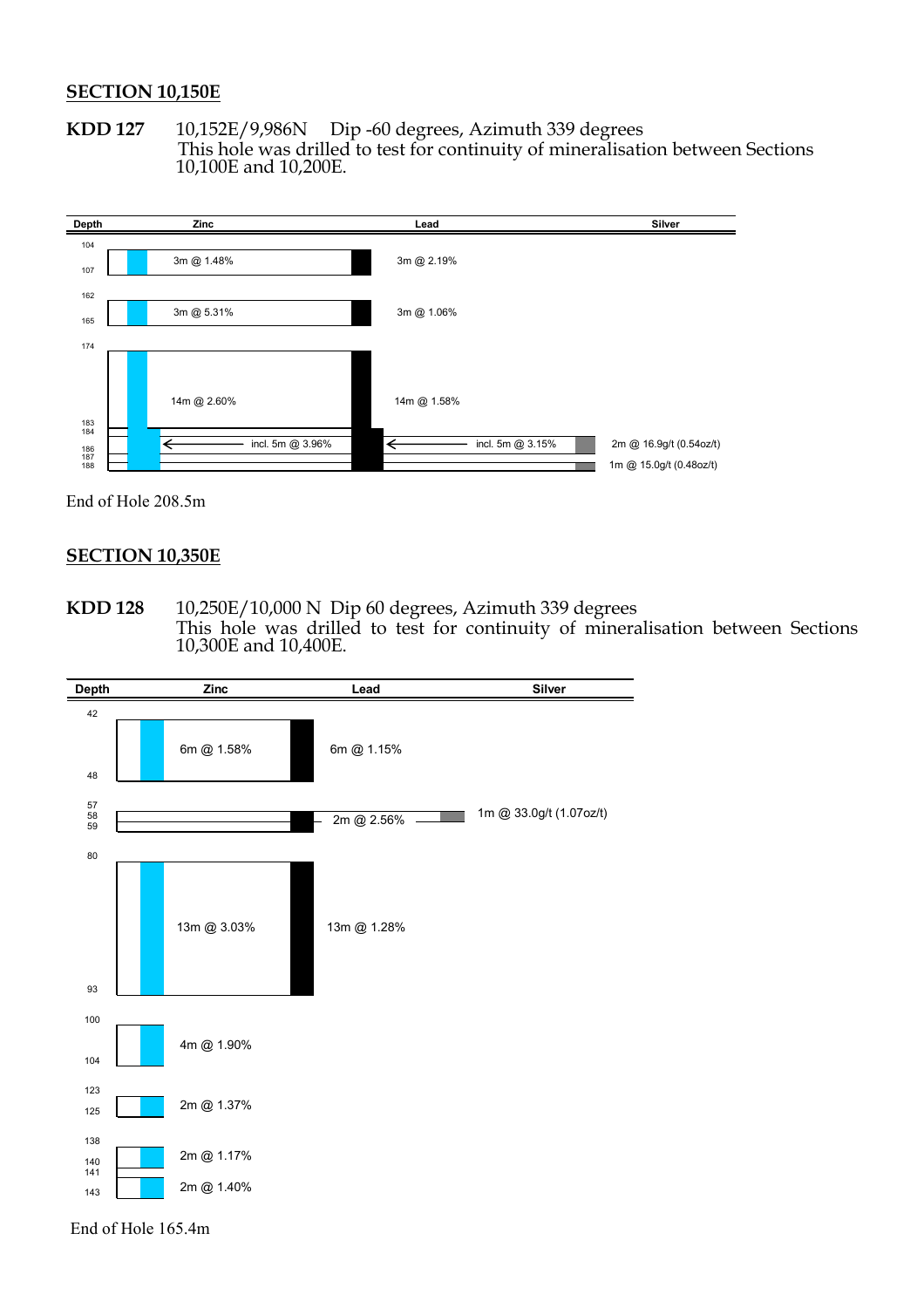#### **SECTION 10,450E**

**KDD 133** 10,450E/10,120N Dip -60 degrees, Azimuth 159 degrees This hole was drilled to test for continuity of mineralisation between Sections 10,400E and 10,500E.



End of Hole 177.5m

# **SECTION 10,900E**

**KDD 136** 10,900E/10,070N Dip -60 degrees, Azimuth 159 degrees This hole was drilled to test for continuity of mineralisation at depth.



End of Hole 114.2m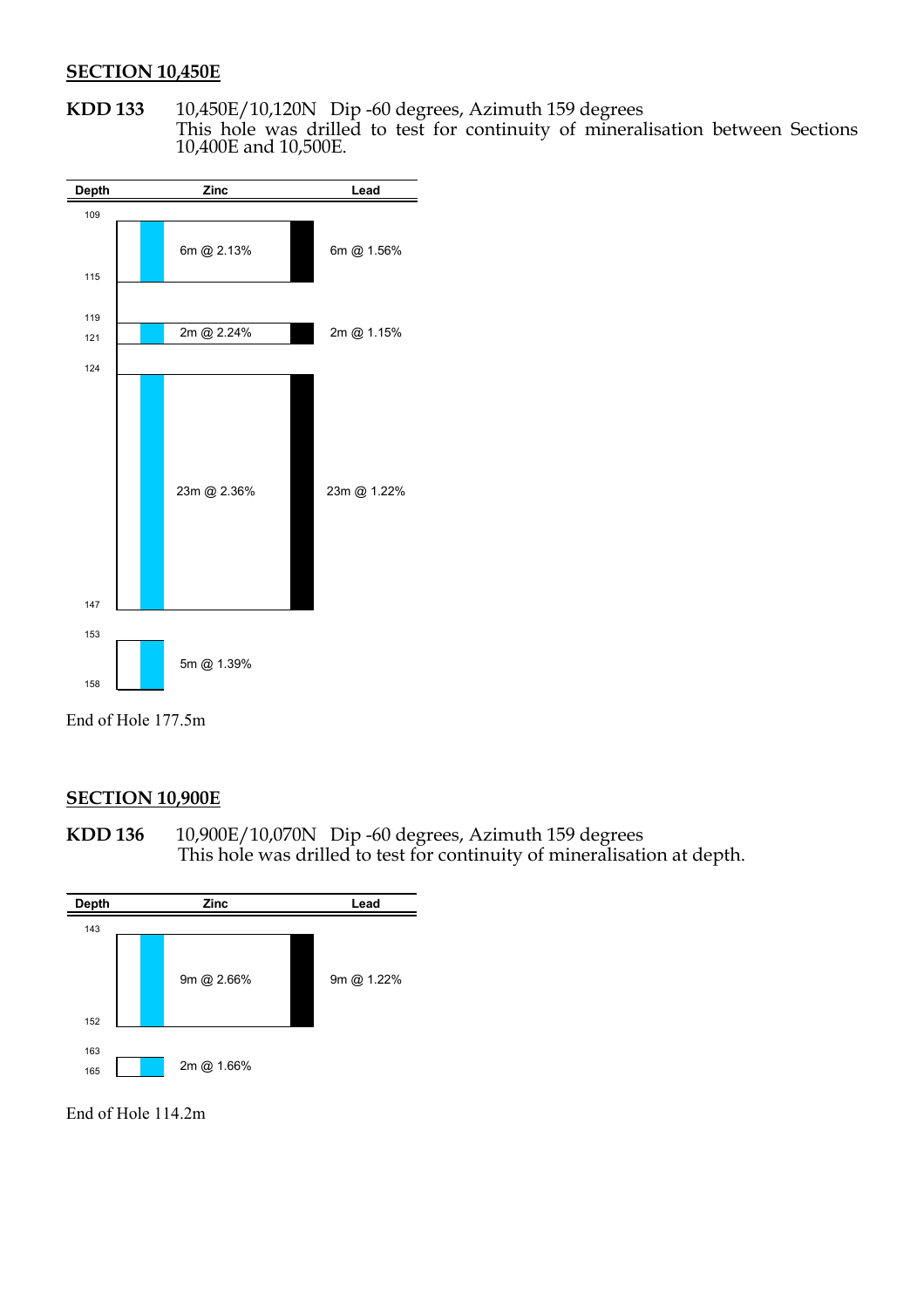#### **SECTION 11,450E**

**KDD 140** 11,450E/10,100N Dip -60 degrees, Azimuth 159 degrees This hole was drilled to test for continuity of mineralisation between Sections 11,400E and 11,500E.

| <b>Depth</b> | Zinc       | Lead       | <b>Silver</b>           |
|--------------|------------|------------|-------------------------|
| 97           |            |            |                         |
| 101          | 4m @ 3.34% | 4m @ 0.51% |                         |
| 106          |            |            | 1m @ 36.0g/t (1.16oz/t) |
| 107<br>110   | 4m @ 1.86% | 4m @ 0.81% |                         |
| 112<br>114   | 2m @ 1.75% |            |                         |

End of Hole 134.2m

#### **SECTION 11,850E**

**KDD 153** 11,855E/10,120N Dip -60 degrees, Azimuth 159 degrees This hole was drilled to test for continuity of mineralisation between Sections 11,800E and 11,900E.

| <b>Depth</b> | Zinc |            | Lead       | <b>Silver</b>           |  |
|--------------|------|------------|------------|-------------------------|--|
| 132          |      |            |            |                         |  |
| 134          |      | 2m @ 3.08% | 2m @ 2.50% | 1m @ 61.0g/t (1.96oz/t) |  |

End of Hole 143.1m

*The information in this report that relates to exploration results, together with any related assessments and interpretations, is based on information compiled by Mr Murray Surtees, B.Sc, MDP, F.Aus.IMM. Mr Surtees is a Fellow of The Australasian Institute of Mining and Metallurgy. Mr Surtees has sufficient experience which is relevant to the style of mineralisation under consideration and to the activity which he is undertaking to qualify as a Competent Person as defined in the 2004 Edition of the "Australasian Code for Reporting of Mineral Resources and Ore Reserves". Mr Surtees consents to the inclusion in the report of the matters based on this information in the form and context in which it appears.* 

For further information please contact: **Nigel Forrester** or **Murray Surtees** CEO Exploration Manager Mount Burgess Mining N.L

T: ++ 61 89 322 6311 F: ++ 61 89 322 4607 W: www.mountburgess.com